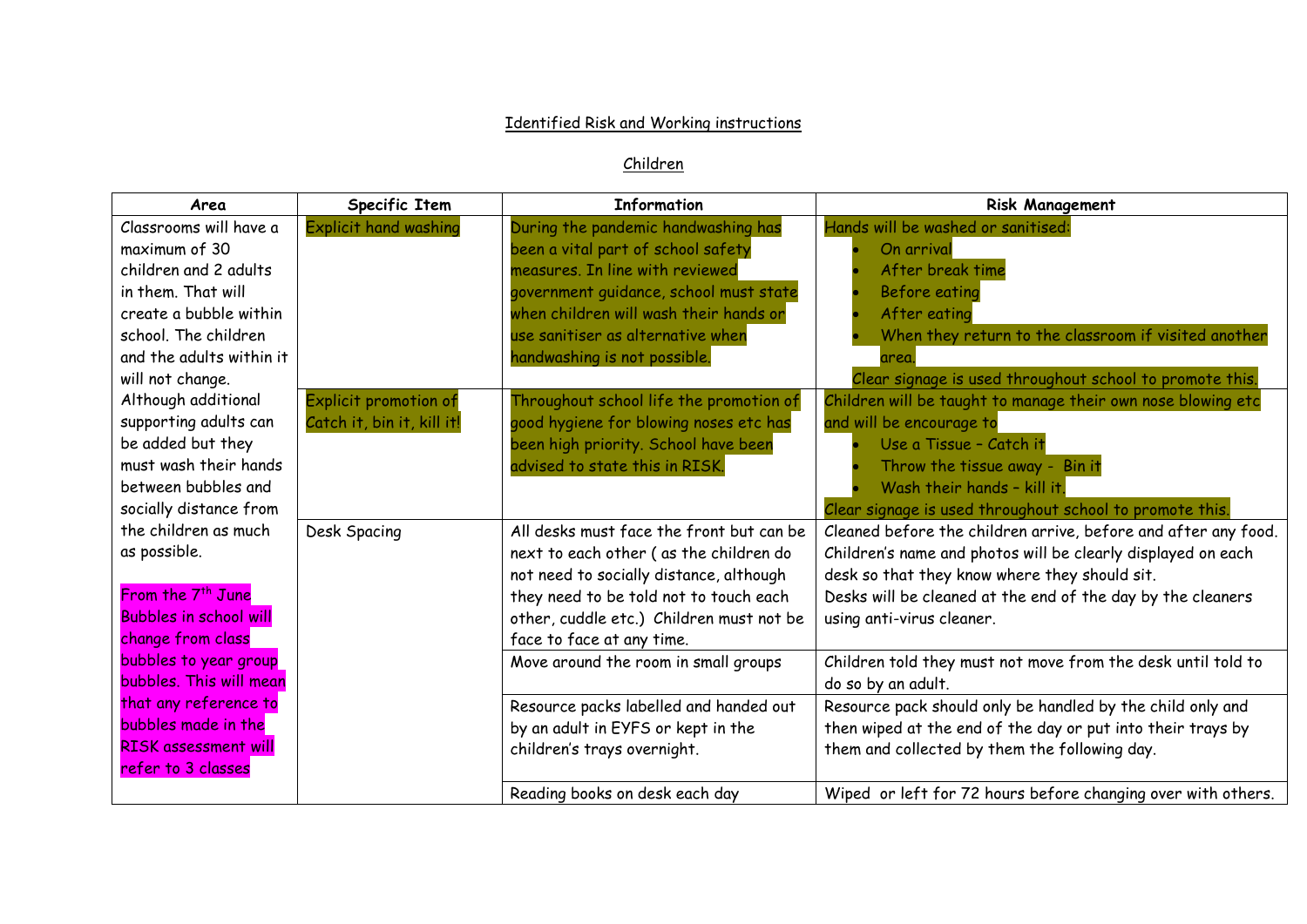| one year group)          |                  |                                         |                                                                     |
|--------------------------|------------------|-----------------------------------------|---------------------------------------------------------------------|
| making one bubble.       |                  | Water bottles on desk with child        | Water bottles will remain in school and be emptied and              |
| This will mean that      |                  |                                         | washed by an adult from the bubble. This will be done in the        |
| children will travel and |                  |                                         | big school kitchen. They will then be refilled by the adult         |
| work between the 3       |                  | Horse shoe tables                       | Can be used for teacher intervention with 4 children sat on         |
| classes and with a the   |                  |                                         | their own chairs, which they bring from their tables. The           |
| adults that are in       |                  |                                         | teacher will sit away from the table but be able to teach a         |
| those classrooms. If a   |                  |                                         | group at a time.                                                    |
| bubble has contact       |                  | Perspex screens                         | These can be used for 1:1 and interventions with children in        |
| with a positive case all |                  |                                         | every class by adults outside of the class bubble.                  |
| 3 classes would have     |                  |                                         | Adults working across the year group will now not need to           |
| the possibility of       |                  |                                         | screen between children as the children are now part of one         |
| having to isolate.       |                  |                                         | bubble.                                                             |
|                          |                  |                                         | Intervention movement will be minimised as much as possible         |
|                          |                  |                                         | between classrooms on a daily basis. It is important that all       |
|                          |                  |                                         | adults and children remain the classroom side of the screen to      |
|                          |                  |                                         | ensure contact tracing doesn't include the intervention staff       |
|                          |                  |                                         | member                                                              |
|                          |                  |                                         |                                                                     |
|                          | Soft Furnishings | All must be removed from any area       | These will be stored in labelled black bags in another              |
|                          |                  | before children use it.                 | classroom.                                                          |
|                          |                  |                                         | These will be rolled and stored out of the bubble classrooms.       |
|                          | <b>Bug Rugs</b>  | These will be removed from KS1          | The children will sit on their chairs at desks.                     |
|                          |                  | classrooms                              |                                                                     |
|                          |                  | These will be returned to EYFS          | The children will only sit on one spot on the carpet. Danny will    |
|                          |                  | classrooms                              | clean these with the wet and dry hoover at the end of each<br>week. |
|                          | Doors            | Blocked open using a hook or door stop. | Blocked open doors stop the need to touch them. In the event        |
|                          |                  | COVID guidance supersedes FIRE Reg.     | of a fire or at the end of the day the stops should be              |
|                          |                  |                                         | removed.                                                            |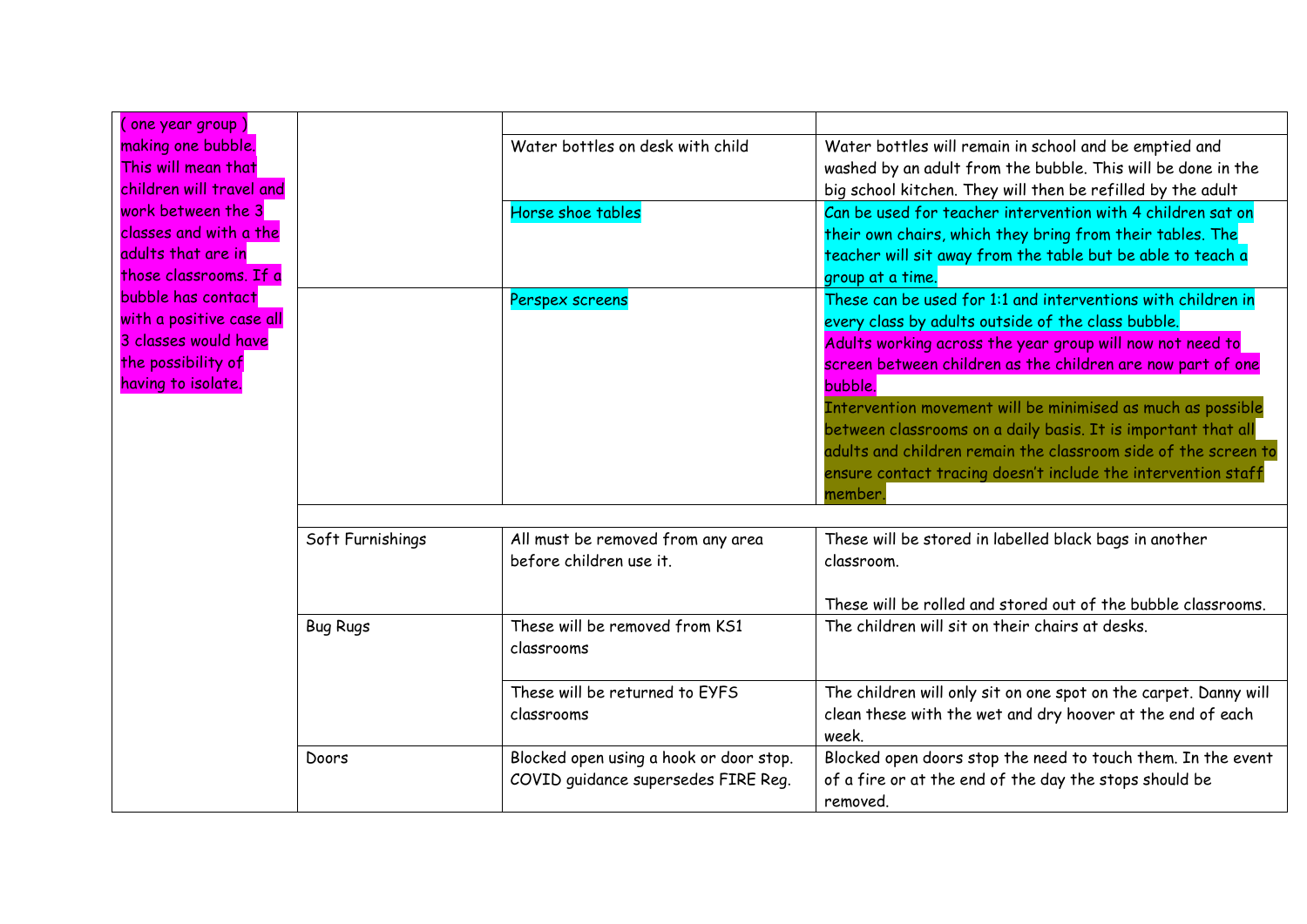|  | <b>Windows</b> | At least one window in the classroom or<br>room being used will be opened.                                                                                      | This will ensure that the classroom is ventilated.<br>Please see Staff RISK for responsibility for ventilation                                                                                                                                        |
|--|----------------|-----------------------------------------------------------------------------------------------------------------------------------------------------------------|-------------------------------------------------------------------------------------------------------------------------------------------------------------------------------------------------------------------------------------------------------|
|  | Handles        | Anti bac spray and blue towels used to<br>wipe at least daily                                                                                                   | This needs to be done when they have been touched, which<br>should be rare as the door will be open                                                                                                                                                   |
|  | Equipment      | Children supplied with own resource<br>pack.<br>Children will have to move this pack with<br>them when they go to phonics or at least<br>take their own pencil. | Resources will be labelled by the children and they must<br>return everything to the wallet after use.                                                                                                                                                |
|  |                | Manipulatives etc. should be handed out<br>by an adult                                                                                                          | If used they must be washed in hot soapy water before being<br>used by another child. Adult should ensure they have washed<br>their hands before handing them, out.                                                                                   |
|  |                | Only wipe able resources to be used                                                                                                                             | Anything else need to be used for learning must be able to be<br>wiped clean.                                                                                                                                                                         |
|  | EYFS equipment | Children can share equipment that can<br>be cleaned.                                                                                                            | This equipment will need to be washed or cleaned at the end<br>of each day. While the children are part time the equipment<br>will need to be washed between the sessions.                                                                            |
|  | Desk Cleaning  | This needs to be done at several<br>intervals throughout the day.                                                                                               | T/TA will clean on entering the classroom, before and after<br>any food.<br>Cleaners will clean after school as well as wiping chairs.                                                                                                                |
|  | Planned Work   | This will be planned as normal,<br>specifically targeted to identify and fill<br>gaps and include as much connected<br>curriculum as can be timetabled.         | Resources required will need to be available the day before so<br>that they can be photocopied for the whole year group to stop<br>too many adults and trips to the photocopier. All ensuring<br>everyone stays in the classroom as much as possible. |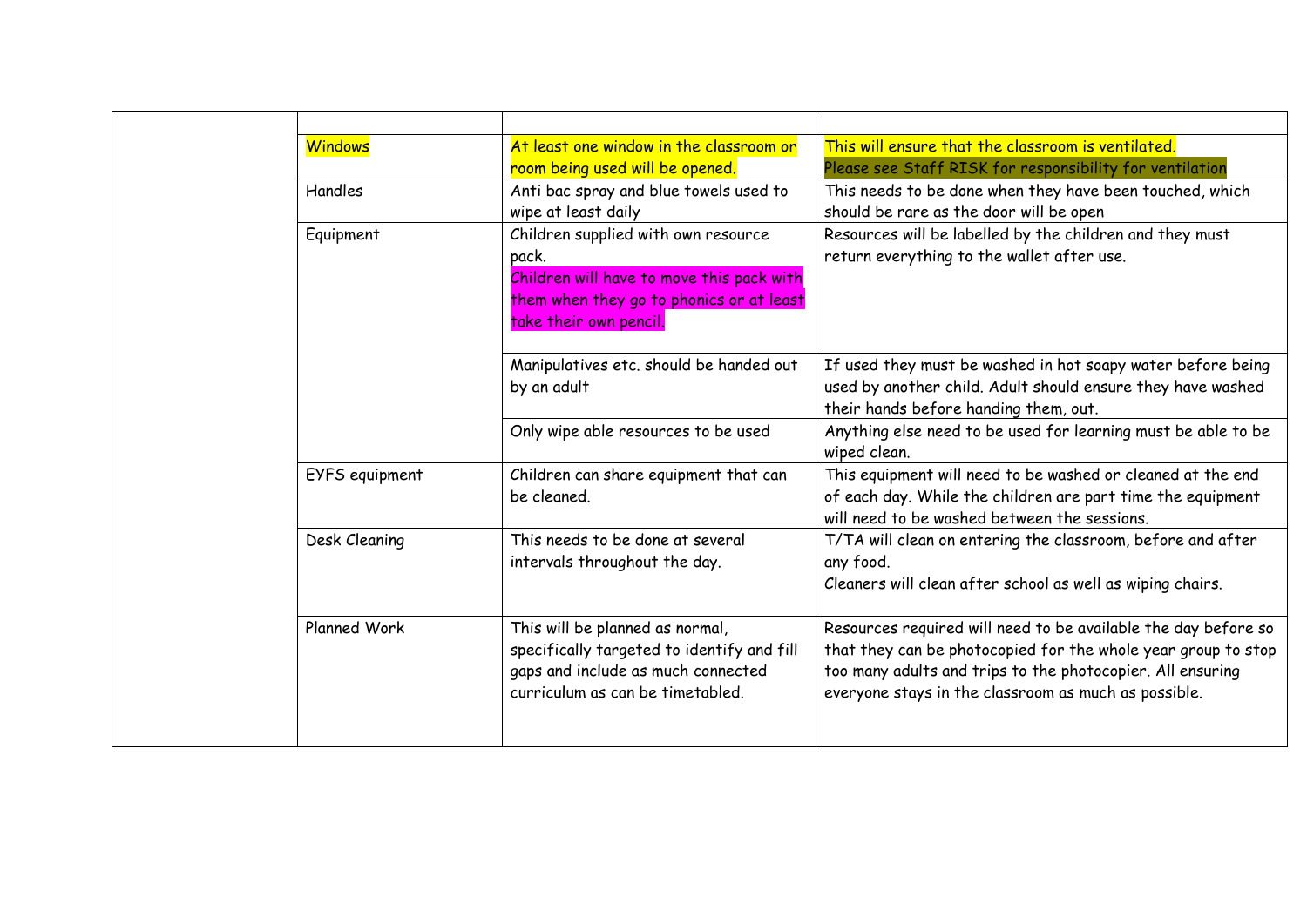|  | Online learning                       | Online plans will need to be created<br>from the above plans and one person will<br>take responsibility for posting these if<br>they are needed.                                                                                                                                                                                                               | To ensure that if children are sent home or a bubble is<br>isolating they are still able and expected to undertake the<br>work set.<br>Work will also be set via the pack supplied to children week<br>ending 26.2.21. All work will be posted by the class teacher on<br><b>DOJO</b> |
|--|---------------------------------------|----------------------------------------------------------------------------------------------------------------------------------------------------------------------------------------------------------------------------------------------------------------------------------------------------------------------------------------------------------------|---------------------------------------------------------------------------------------------------------------------------------------------------------------------------------------------------------------------------------------------------------------------------------------|
|  | <b>RWI</b>                            | This will be assessed on children's arrival<br>back in school.                                                                                                                                                                                                                                                                                                 | RWI will have to be taught within the classroom bubble using<br>differentiation with adults and timetabling.<br>RWI will now be taught across the year group bubble                                                                                                                   |
|  | Reading books in class                | These will be selected for each child and<br>will be kept in the child's pack for the<br>week or in their tray.                                                                                                                                                                                                                                                | This will be managed by the class adults.                                                                                                                                                                                                                                             |
|  | Reading books for home                | Packs of 3 books per child in their level<br>will be packed in plastic wallets on a<br>Monday. The children will take these<br>home and leave them there until Friday<br>when they will be returned and left in a<br>collection box until the following Monday<br>when they can be swapped and changed<br>again by an adult who will then wash<br>their hands. | This will be managed by the class adults.<br>Wallets will only be taken back on a Friday and the family will<br>keep those not brought in for another week. This will ensure<br>there is no cross contamination.                                                                      |
|  | Home learning and<br><b>Spellings</b> | Spellings will be printed onto card and<br>added to the reading wallet to go home<br>each Monday. The result for the<br>previous weeks test will be on the<br>bottom of the sheet sent out to the<br>parents.<br>Home learning will be sent out via class<br>DOJO and parents will be expected to<br>add to their individual child's portfolio                 | If parents do not add the work to DOJO they will phoned by<br>the teacher and the process re explained if necessary.                                                                                                                                                                  |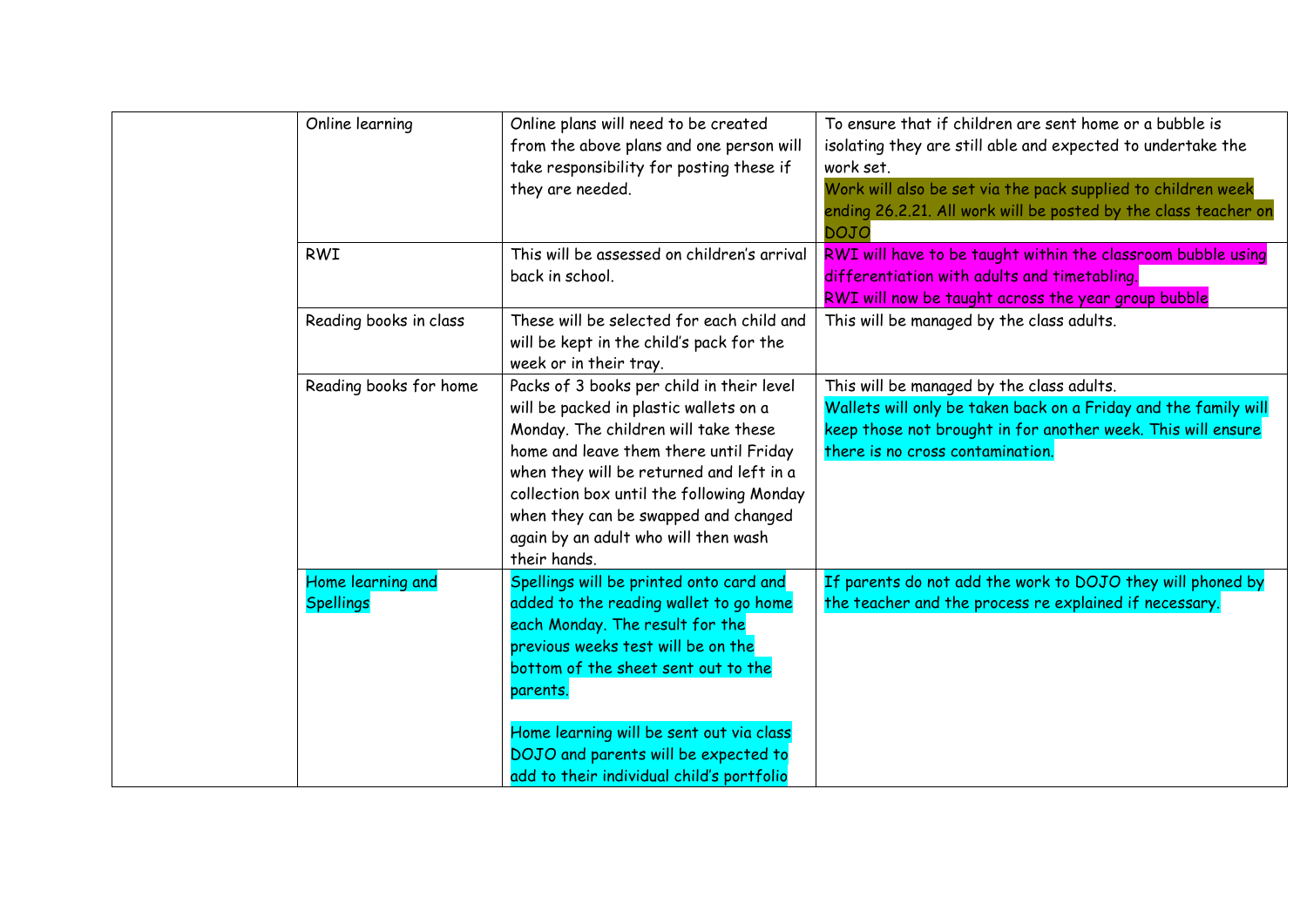|                                                                 |                         | to show the outcome of the home<br>learning.                                                       |                                                                                                                                                                                                                                                                                                                                                                                                                                                                                                            |
|-----------------------------------------------------------------|-------------------------|----------------------------------------------------------------------------------------------------|------------------------------------------------------------------------------------------------------------------------------------------------------------------------------------------------------------------------------------------------------------------------------------------------------------------------------------------------------------------------------------------------------------------------------------------------------------------------------------------------------------|
|                                                                 | Computers and lap tops  | Can be used by 1 child at a time.                                                                  | Computers or laptops need to be wiped down before another<br>child can used them. Adults should wash their hands after<br>doing this.<br>Computers and laptops can be shared within the bubble and<br>children to anit bac or wash their hands before using.                                                                                                                                                                                                                                               |
|                                                                 | <b>Singing</b>          | Can be done within the class bubble.                                                               | Children should all sing facing the same direction and NOT<br>facing each other.<br>Children should be encouraged to sing quietly and not shout.<br>As year group bubbles adults will be able to hold Singing<br>assemblies for the 3 classes in the hall.                                                                                                                                                                                                                                                 |
| Outside areas<br>Can only be used by                            | Equipment               | Needs to be able to be cleaned                                                                     | Would need to be cleaned after use by an adult form the<br>bubble. They must wash their hands after cleaning,                                                                                                                                                                                                                                                                                                                                                                                              |
| one bubble at a time<br>and this will need to be<br>timetabled. | Areas by the classrooms | Can only be used by one bubble at a time                                                           | Children will be made aware of equipment that they can use in<br>these areas and this will need to be cleaned before the next<br>bubble can use it.<br>Each class will have a box of PE equipment which they can<br>share the use of within their bubble. This can be used at<br>different points of the day.<br>As one bubble EYFS will free flow throughout the outdoor<br>areas during child initiated time.<br>Other outdoor areas can also be shared by different classes<br>for the same year group. |
| Work books/Marking                                              | KS1                     | Children will have a Connected<br>Curriculum Book, A maths book, A RWI<br>book and a Spelling book | These will need to be kept in the child's wallet or separately in<br>their trays. They can be touched by the teacher to be marked<br>as much as possible while the child is working in it. If touched<br>by the teacher they should wash their hands. Books must not<br>be piled up for marking. These books will need to have covers<br>on them which will enable them to be wiped. Purple polishing<br>pens to be added to the backs to ensure that the Marking                                          |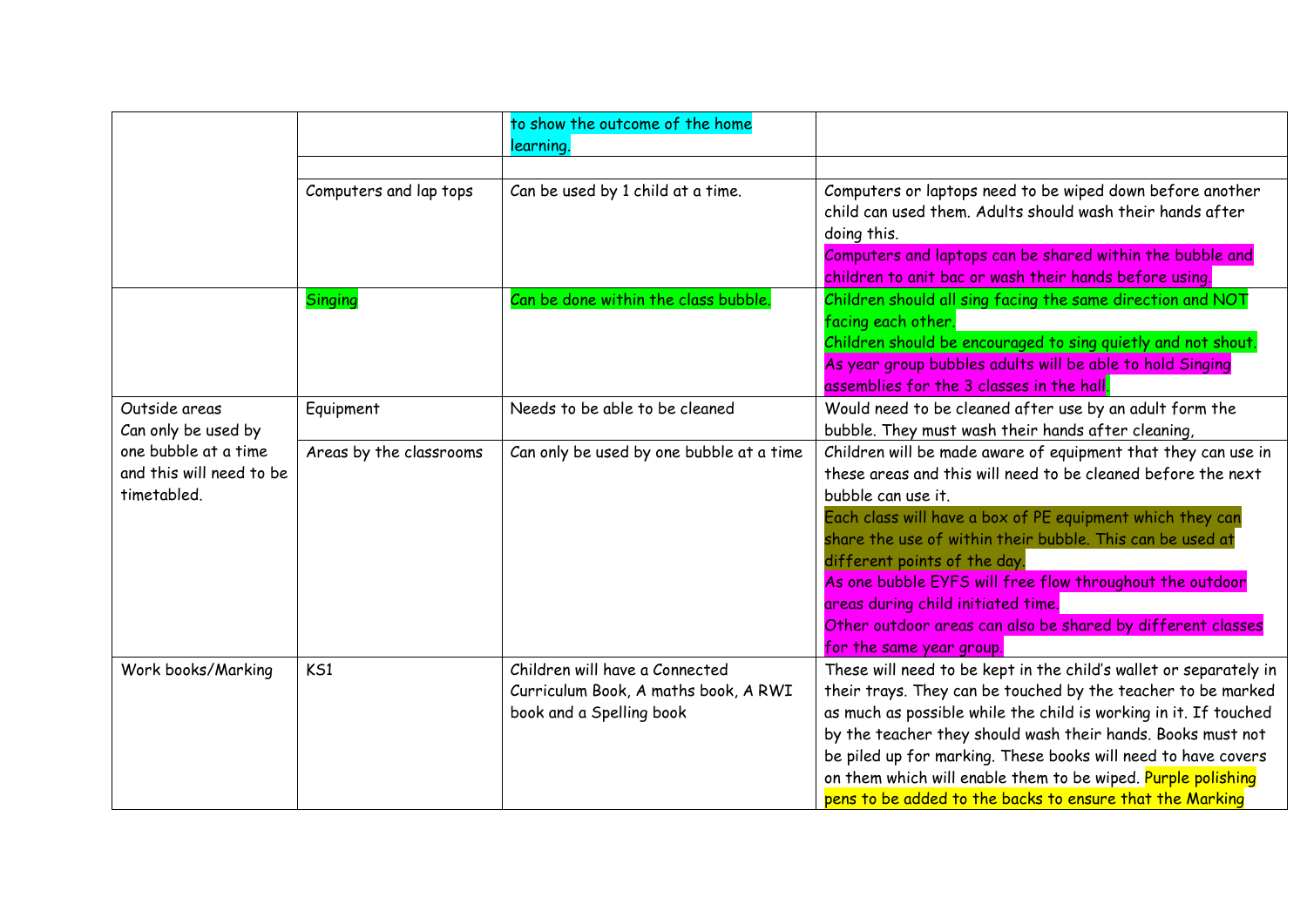|                            |                        |                                                                                                                                                                                                                                                                      |          |             | policy is able to be completed in full by the children and the<br>teachers.                                                                                                                                                                                                                                                                                                                                                                                                                                                                                                                                                                                                                                                                                                                                                                                                                    |
|----------------------------|------------------------|----------------------------------------------------------------------------------------------------------------------------------------------------------------------------------------------------------------------------------------------------------------------|----------|-------------|------------------------------------------------------------------------------------------------------------------------------------------------------------------------------------------------------------------------------------------------------------------------------------------------------------------------------------------------------------------------------------------------------------------------------------------------------------------------------------------------------------------------------------------------------------------------------------------------------------------------------------------------------------------------------------------------------------------------------------------------------------------------------------------------------------------------------------------------------------------------------------------------|
|                            | <b>EYFS</b>            | Children will have a plan page book which<br>they will use instead of writing on<br>separate pieces of paper.                                                                                                                                                        |          |             | Children will need to keep these in their resource wallet or<br>the teacher will keep them separately and bring them out for<br>the children to use when needed. These books will need to<br>have covers on them which will enable them to be wiped.<br>Other WOW moments will be recorded on Tapestry.                                                                                                                                                                                                                                                                                                                                                                                                                                                                                                                                                                                        |
| Communication with<br>home |                        | This will be done via class DOJO                                                                                                                                                                                                                                     |          |             | We will use this instead of a contact book, parents will be able<br>to message if their child is being collected etc by someone<br>else, had a bad night etc. We will also be able to use it to<br>communicate first aid incidences and also if children are upset<br>coming in we can send them a quick message. More training will<br>follow about using this.<br>Do Jo is quickly establishing in classrooms as a good<br>communication tool and will enable teachers to set home<br>learning and then for parents to share work done via individual<br>accounts for the teachers to further track engagement.<br>DOJO expectations to be shared with parents to reflect the<br>reduced time teachers will have now all back in classrooms<br>with the children.<br>Parents to be reminded that DOJO is not to be used to report<br>absences these should be called into the school office. |
| Behaviour                  |                        | COVID revised policy in place<br>Policy needing revision to reinstate small<br>traffic light faces for each adult as well<br>as large faces on the wall in the<br>classroom to ensure high expectations<br>of behaviour within school are re<br>embedded and upheld. |          |             | As stated in policy, everyone to read.<br>Small faces are to be worn on a retractable keyring which can<br>be worn on clothing and is fully wipe able.<br>As year group bubbles the behaviour policy will now reflect<br>more normal policy that if a child receives a red face and time<br>out the first one will happen in the classroom. The 2nd will<br>happen in a classroom within the year group (bubble) and the<br>third one will be with an SLT member.                                                                                                                                                                                                                                                                                                                                                                                                                              |
| Arrival and Home time      | No of parents/children | Class:                                                                                                                                                                                                                                                               | Arrival: | Collection: |                                                                                                                                                                                                                                                                                                                                                                                                                                                                                                                                                                                                                                                                                                                                                                                                                                                                                                |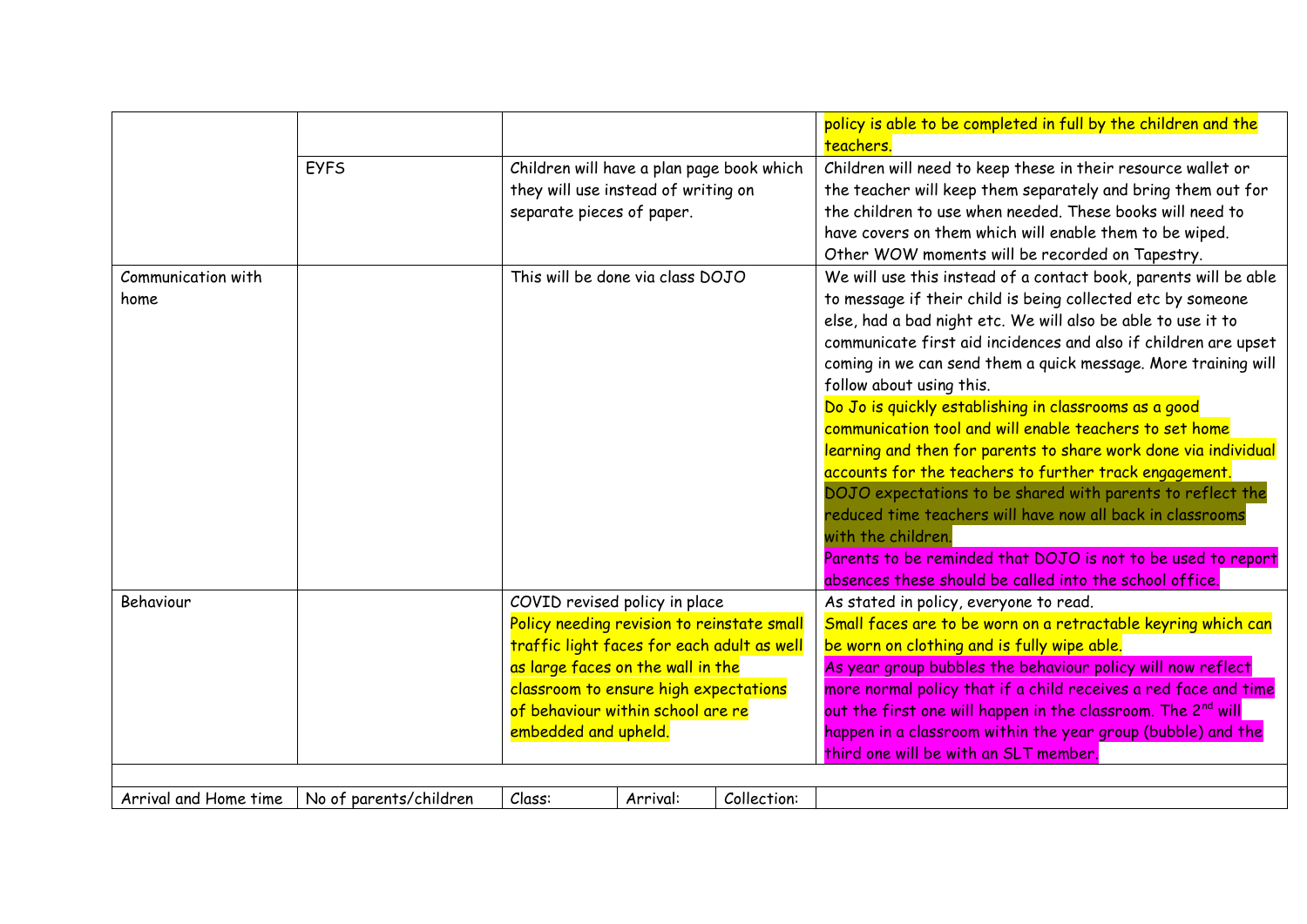| Maximum 90 children at         | Owls                 | 8.45am                    | 14.45      | Parents will enter from the double gate and this will be         |
|--------------------------------|----------------------|---------------------------|------------|------------------------------------------------------------------|
| 15 minute intervals            | Robins               | 8.50am                    | 14.50      | marked with 2 meter spacing they will send their child to the    |
|                                | Woodpeckers          | 8.55am                    | 14.55      | line with their class teacher and walk out of the other gate.    |
|                                | Foxes                | 9.00am                    | 15.00      | They will not have any contact with the adults in school.        |
|                                | Hedgehogs            | 9.05am                    | 15.05      |                                                                  |
|                                | Squirrels            | 9.10am                    | 15.10      | At the end of the day parents will have to queue to collect,     |
|                                | <b>Bees</b>          | 9.15am                    | 15.15      | teachers must be prompt at arriving in the playground with       |
|                                |                      | 9.20am                    | 15.20      | the children and do not engage with parents.                     |
|                                |                      | 9.25am                    | 15.25      |                                                                  |
|                                |                      |                           |            | Parents must only arrive at allotted times and observe social    |
|                                |                      |                           |            | distancing while outside of school gates on the pavement.        |
|                                |                      |                           |            |                                                                  |
|                                |                      |                           |            | During wet weather adults in school will be positioned in        |
|                                |                      |                           |            | various places to ensure that children can safely go straight in |
|                                |                      |                           |            | to class                                                         |
| <b>Revised Times for March</b> | <b>Year Group</b>    | Arrival                   | Collection | Guidance for Feb 2021 states that schools must maintain a        |
|                                |                      |                           |            | staggered drop off and collections system but that this is to    |
|                                |                      | $8.45 -$                  |            | be subject to change as National restrictions change and         |
|                                |                      | 8.55am                    | 2.55pm     | further guidance for schools is released.                        |
|                                |                      | 8.55-                     | $2.55 -$   | Everyone will be reminded to social distance during drop off     |
|                                |                      | 9.05am                    | 3.05pm     | and collection.                                                  |
|                                | <b>EYFS</b>          | $9.05 -$                  | $3.05 -$   | These times will remain in place parents are asked to be aim     |
|                                |                      | 9.15am                    | 3.15pm     | to bring their child/children at the start of the year group     |
|                                |                      |                           |            | time so that the children can be taken to classes promptly.      |
| Siblings                       |                      |                           |            | Siblings will be brought to school at the same time as the       |
|                                |                      |                           |            | youngest sibling and will delivered to their classroom via the   |
|                                |                      |                           |            | back door of the room by a member of staff on the                |
|                                |                      |                           |            | playground they will be asked to wash their hands. They will     |
|                                |                      |                           |            | be met at the door by their class teacher or teaching            |
|                                |                      |                           |            | assistant.                                                       |
|                                | 8 <sup>th</sup> 2021 | Caterpillars<br>Ladybirds |            | $2.45 -$<br>Arrival times are that of the youngest.              |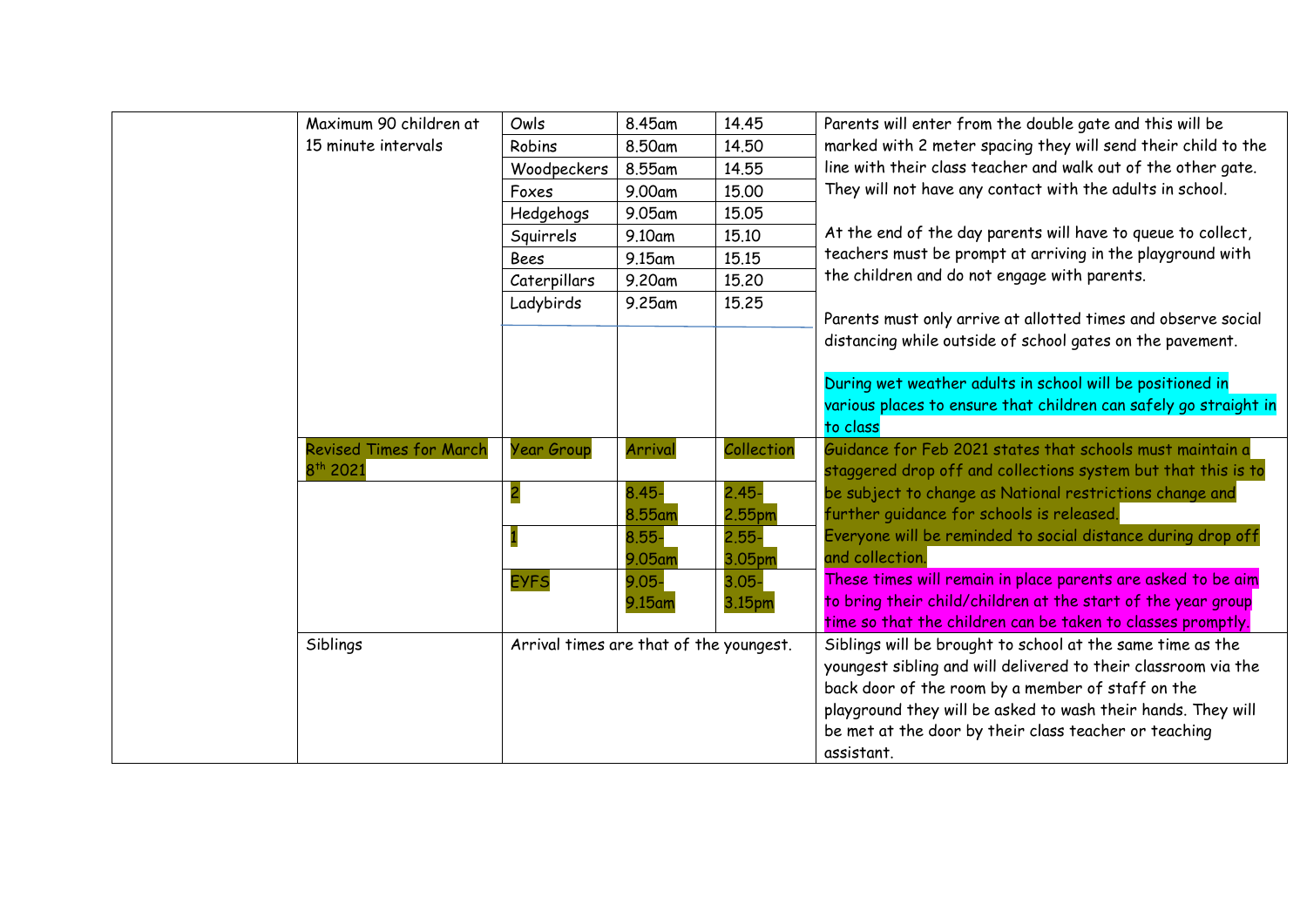|           | Reluctant tearful<br>children                                                                                                                                        | Children will stand aside in the first<br>instances with their parent who will try<br>and calm them.           | Children will be encouraged verbally and taken by the hand if<br>necessary.<br>If very reluctant then children will be scooped by adult under<br>the arms and not picked up to ensure no face to face contact<br>with each other. Guidance states that no PPE is required for<br>this but obviously hands of both the adult and the child should<br>be washed as soon as is safely possible.<br>Face coverings will be worn by the teacher/teaching assistant |
|-----------|----------------------------------------------------------------------------------------------------------------------------------------------------------------------|----------------------------------------------------------------------------------------------------------------|---------------------------------------------------------------------------------------------------------------------------------------------------------------------------------------------------------------------------------------------------------------------------------------------------------------------------------------------------------------------------------------------------------------------------------------------------------------|
|           |                                                                                                                                                                      |                                                                                                                | who collects the child until they are over the cone line and<br>away from the child's parent or carer.<br>In line with current Government quidelines face coverings will<br>continue to be worn by staff outside of their bubble.                                                                                                                                                                                                                             |
|           | Route                                                                                                                                                                | One way in from the bottom gate out<br>through the top gate.                                                   | Provide signage and information before hand to explain all of<br>this.<br>This will be supported by adults not in bubbles.                                                                                                                                                                                                                                                                                                                                    |
|           | Signage                                                                                                                                                              | Clear signs on the gate with in and out,<br>please adhere to 2 meter distancing.                               | Sign to be checked regularly<br>Signs replaced and renewed for March 8th                                                                                                                                                                                                                                                                                                                                                                                      |
|           | Communication                                                                                                                                                        | Clear information will be sent out to<br>parents to explain the procedures for<br>dropping off and picking up. | This will be done by parent mail<br>This will also be added to DOJO                                                                                                                                                                                                                                                                                                                                                                                           |
| From Home | Nothing will be brought<br>from home by the<br>children except their<br>water bottle on the first<br>day and a packed lunch if<br>they choose to bring<br>their own. | Lunch boxes.                                                                                                   | Lunch boxes will need to be wiped by a bubble adult on arrival<br>and then stored away until lunchtime. The lunch boxes need to<br>be wipe able plastic and now cotton bags. Their hands should<br>be washed afterwards.                                                                                                                                                                                                                                      |
|           |                                                                                                                                                                      | Water bottles                                                                                                  | Will be brought on the child first day and then remain in the<br>bubble apart from washing and refilling which will be done at                                                                                                                                                                                                                                                                                                                                |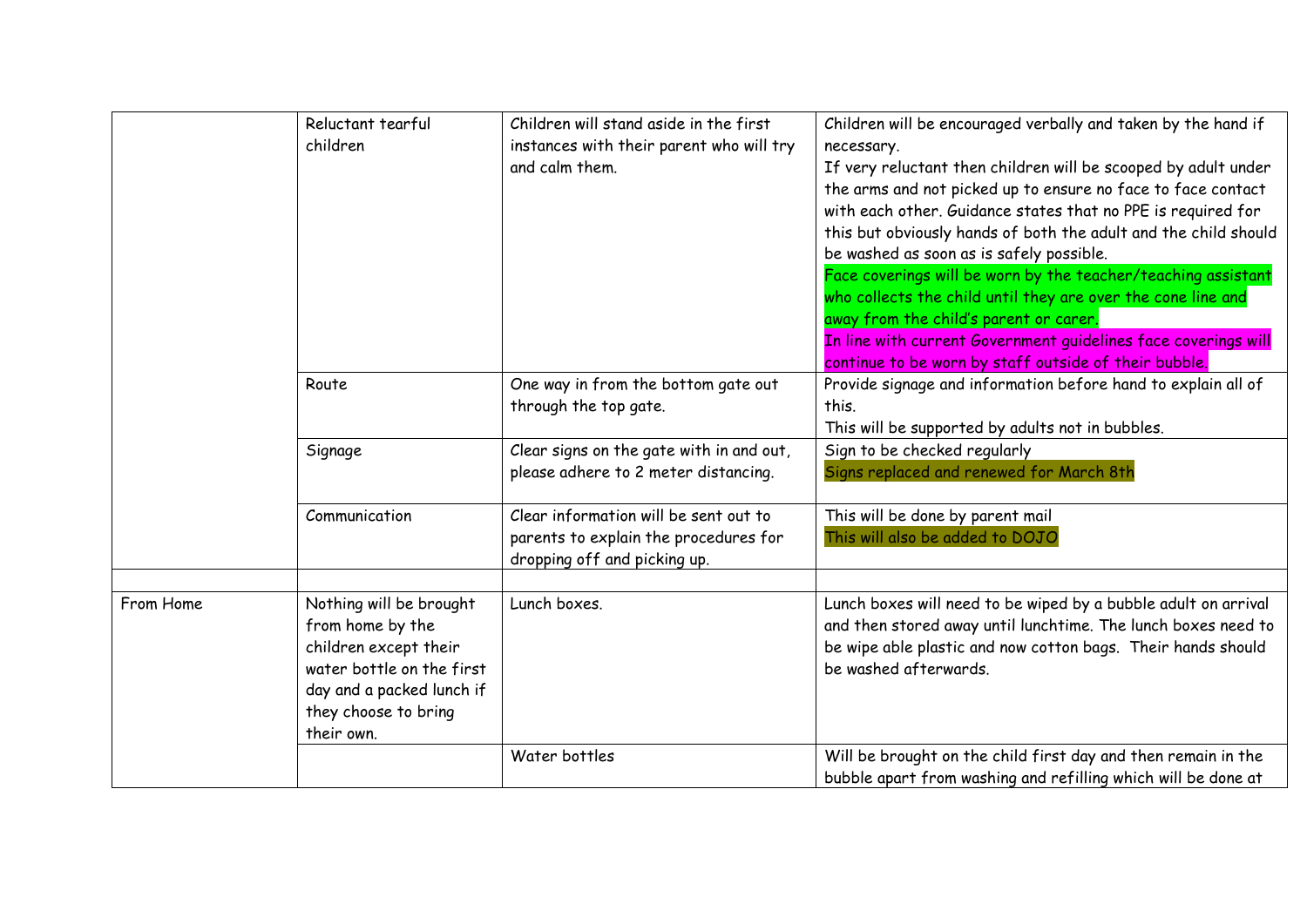|                       |                                                                                                                                                                                                                                                                                                                                 | the end of the day by one of the bubble adults in the main<br>kitchen where 3 people can be washing up at the same time.<br>They can be refilled using kitchen jugs in the morning and<br>then the jug washed and returned.                                                                                                                                                                                                                                                                                                                                                                                                                           |
|-----------------------|---------------------------------------------------------------------------------------------------------------------------------------------------------------------------------------------------------------------------------------------------------------------------------------------------------------------------------|-------------------------------------------------------------------------------------------------------------------------------------------------------------------------------------------------------------------------------------------------------------------------------------------------------------------------------------------------------------------------------------------------------------------------------------------------------------------------------------------------------------------------------------------------------------------------------------------------------------------------------------------------------|
| Coats and PE Kits     | PE kits will stay in school for each half<br>term like normal.<br>Coats will be hung on the child's named<br>peg.                                                                                                                                                                                                               | Children should not go to peg area without adult to oversee to<br>ensure they are not touching other children's coats etc. This<br>may mean children need to sit in their coat until this can be<br>done.                                                                                                                                                                                                                                                                                                                                                                                                                                             |
| PE Kit                | All children will bring these into school<br>on the week beginning the 2.11.2020                                                                                                                                                                                                                                                | PE kits will be kept in school for the whole term<br>Children will be supported to change in a organised style so<br>that clothing is only put on their chair and does not stray onto<br>others.                                                                                                                                                                                                                                                                                                                                                                                                                                                      |
| Christmas Cards       | Children can bring Christmas cards to<br>school for the children and adults in<br>their class bubble from the 30 <sup>th</sup><br>November to Friday 11 <sup>th</sup> December<br>2020. Any brought after this date will<br>not be accepted.<br>Children should not bring gifts into<br>school to exchange with other children. | Each class will have a box for children to place their<br>Christmas cards in, this box will not be emptied by the adults<br>and sorted until Tuesday 15 <sup>th</sup> December. Card will be handed<br>out to the children to go home in one bundle by Thursday 17 <sup>th</sup><br>December 2020.                                                                                                                                                                                                                                                                                                                                                    |
| <b>Junk Modelling</b> | Junk modelling items can brought to<br>school at designated points when asked<br>for by the class teacher via DOJO.<br>These items will be placed directly into<br>black sacks on arrival. Staff members<br>will also be asked if they have items<br>they can supply.                                                           | Junk modelling items should be kept in quarantine for 72<br>hours from the time of their arrival.<br>For the children to be able to access the junk they must be<br>supported by an adult. Both the child and the adult must wash<br>their hands before touching the junk. The child should try and<br>select anything they may need for their planned project<br>before touching. Whenever possible the adult will touch the<br>junk and not the child until they have chosen what they need.<br>If a child needs to go back from something else the RISK<br>routine should be repeated. The model should go straight<br>home on the day it is made. |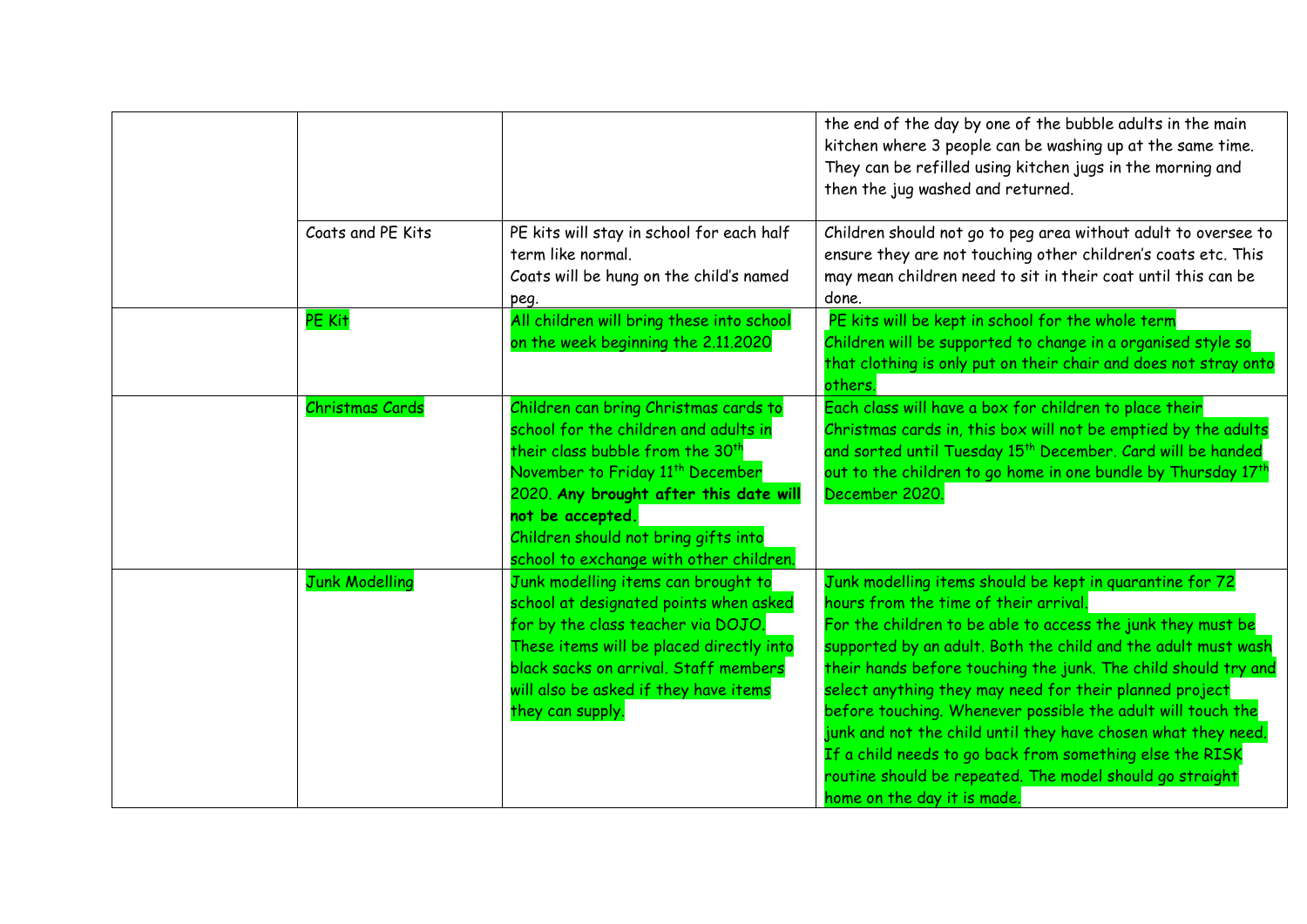| Lunch | Children will be able to bring their own<br>lunch box from home or can choose to<br>have a hot dinner. | Home packed lunches will need to be stored in one place and<br>wiped down by an adult in the bubble and then they must wash<br>their hands.<br>Lunches will be staggered<br>11.30 Ladybirds<br>11.40 Bees<br>11.50 Caterpillars<br>12.00-12.10 cleaning time<br>12.10 Foxes<br>12.20 Hedgehogs<br>12.30 Squirrels<br>12.50-13.00 Cleaning time<br>13.00 Robins<br>13.10 Woodpeckers<br>13.20 Owls<br>These times will be per class and will be staggered between<br>outside play and possibly sometime in the classroom.<br>MMS staff will return and support the children in the hall and<br>on the playground but can only interact with the children in<br>their own class.<br>Children will need to use the classroom toilet, T and TA will<br>stagger their own lunch to ensure low staff room usage as well<br>as an ability to support children to use the toilet when outside |
|-------|--------------------------------------------------------------------------------------------------------|---------------------------------------------------------------------------------------------------------------------------------------------------------------------------------------------------------------------------------------------------------------------------------------------------------------------------------------------------------------------------------------------------------------------------------------------------------------------------------------------------------------------------------------------------------------------------------------------------------------------------------------------------------------------------------------------------------------------------------------------------------------------------------------------------------------------------------------------------------------------------------------|
|       |                                                                                                        | or in the hall.<br>Lunch with the kids<br><b>MMS Arrival</b><br>11.30<br>11.15<br>Ladybirds<br>11.40<br>11.25<br><b>Bees</b><br>11.50<br>Caterpillars<br>11.35<br>11.50<br>12.00<br>Foxes                                                                                                                                                                                                                                                                                                                                                                                                                                                                                                                                                                                                                                                                                             |
|       |                                                                                                        | 12.10<br>12.00<br>Hedehogs                                                                                                                                                                                                                                                                                                                                                                                                                                                                                                                                                                                                                                                                                                                                                                                                                                                            |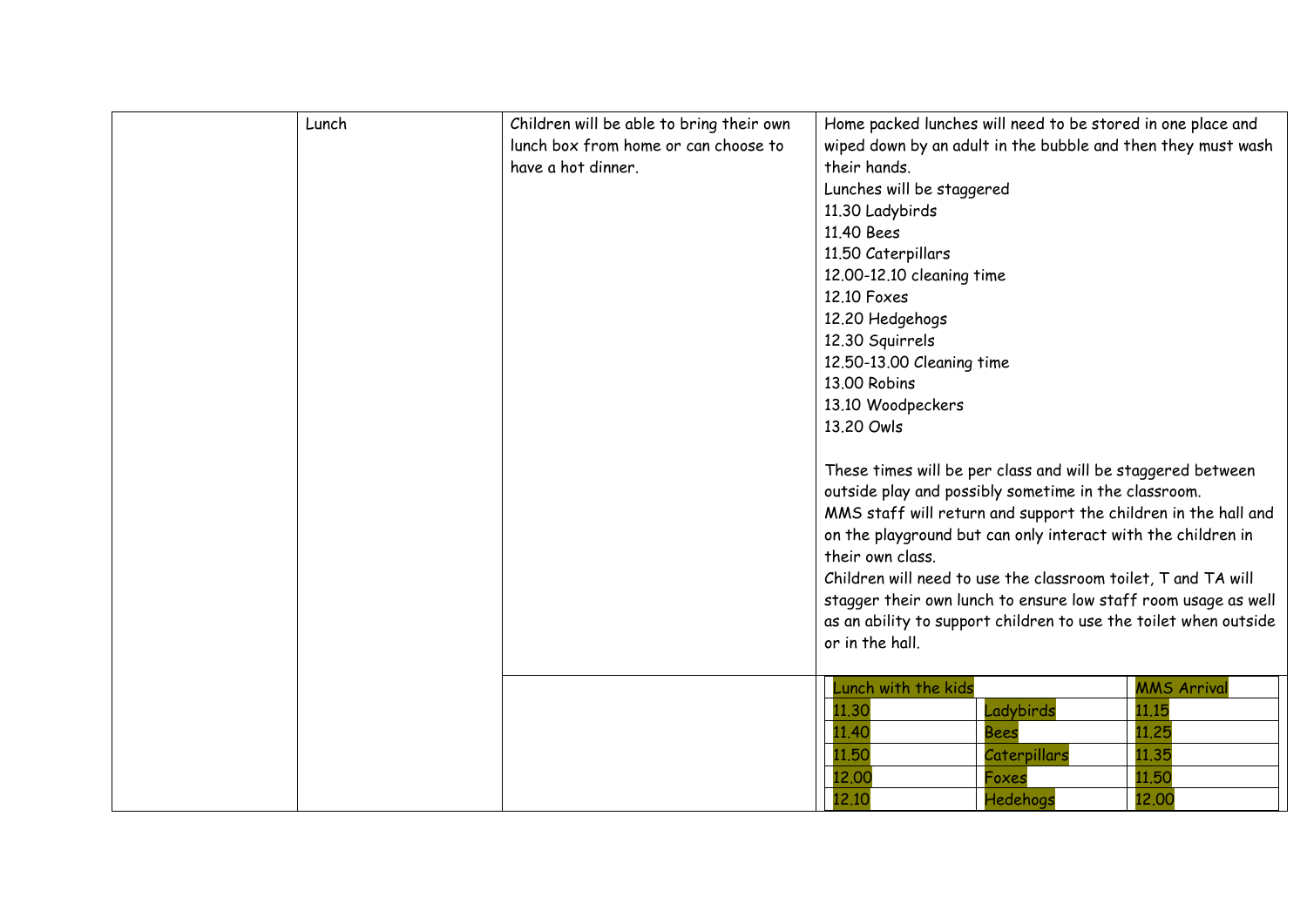|  |  | 12,20                                | Squirrels                                                       | 12.10                                                            |
|--|--|--------------------------------------|-----------------------------------------------------------------|------------------------------------------------------------------|
|  |  | 12.30                                | Owls                                                            | 12,20                                                            |
|  |  | 12.40                                | <b>Robins</b>                                                   | 12.30                                                            |
|  |  | 12,50                                | Woodpeckers                                                     | 12,40                                                            |
|  |  |                                      | With 3 classes becoming one bubble lunchtimes are slightly      |                                                                  |
|  |  |                                      | changed. The year group will only have 5minute gaps between     |                                                                  |
|  |  |                                      | them to allow the children to collect their dinners.            |                                                                  |
|  |  |                                      | Year two are now in the middle of lunch time with year one      |                                                                  |
|  |  |                                      | last to allow separation time on the playgrounds after lunch.   |                                                                  |
|  |  | The new times are:                   |                                                                 |                                                                  |
|  |  | Ladybirds 11.30                      |                                                                 |                                                                  |
|  |  | <b>Bees 11.35</b>                    |                                                                 |                                                                  |
|  |  | Caterpillars 11.40                   |                                                                 |                                                                  |
|  |  | <b>Owls 12.00</b>                    |                                                                 |                                                                  |
|  |  | <b>Robins 12.05</b>                  |                                                                 |                                                                  |
|  |  | Woodpeckers 12.10                    |                                                                 |                                                                  |
|  |  | <b>Foxes 12.30</b>                   |                                                                 |                                                                  |
|  |  | Hedgehogs 12.35                      |                                                                 |                                                                  |
|  |  | Squirrels 12.40                      |                                                                 |                                                                  |
|  |  |                                      |                                                                 |                                                                  |
|  |  |                                      | The EYFS and Year one children will both use the back           |                                                                  |
|  |  |                                      | playground separately and the year 2 will use the front         |                                                                  |
|  |  |                                      | playground. The first MMS from each year group can start        |                                                                  |
|  |  |                                      | going outside when a majority have finished and the others in   |                                                                  |
|  |  |                                      | her class can be moved along by another MMS in the year         |                                                                  |
|  |  |                                      | group. This should ensure the children get the maximum          |                                                                  |
|  |  | amount of time outside.              |                                                                 |                                                                  |
|  |  |                                      |                                                                 |                                                                  |
|  |  |                                      |                                                                 | The outside toilets will be open, the EYFS children will use the |
|  |  |                                      | girls, and then this will be closed when the last class goes in |                                                                  |
|  |  |                                      | and the year one children will use the boys toilet will be      |                                                                  |
|  |  | opened when the EYFS children go in. |                                                                 |                                                                  |
|  |  |                                      |                                                                 |                                                                  |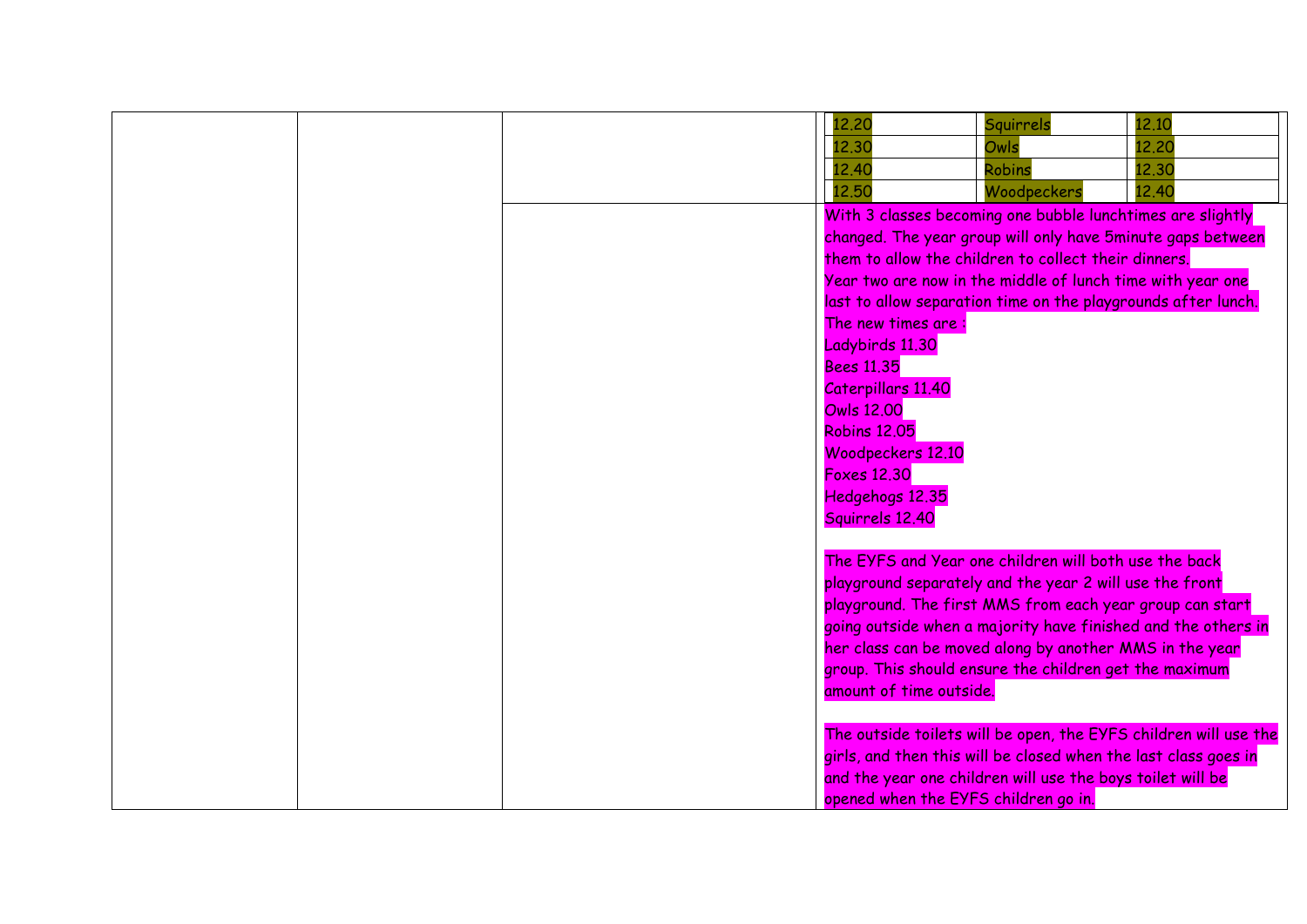|                                  |                                                                                                                                                                                               | The year 2 children will use the Owls toilets as the would have<br>done pre pandemic.                                                                                                                                                                                                                                                                                                                               |
|----------------------------------|-----------------------------------------------------------------------------------------------------------------------------------------------------------------------------------------------|---------------------------------------------------------------------------------------------------------------------------------------------------------------------------------------------------------------------------------------------------------------------------------------------------------------------------------------------------------------------------------------------------------------------|
| Packets                          | These might be in the home lunches.                                                                                                                                                           | Adults may help the child with packets but must wash their<br>hands after opening.                                                                                                                                                                                                                                                                                                                                  |
| Snack                            | This will need to be collected by an adult<br>form outside Danny's room.                                                                                                                      | Each piece of fruit needs to be handed to the children after<br>they have washed their hands. The children must place the<br>rubbish in the bin bag and then children and adults need to re<br>wash their hands.<br>MMS staff must wear a mask if in contact with other adults in<br>school. They do not have to wear them outside on the<br>playground with other adults from their extended year group<br>bubble. |
|                                  |                                                                                                                                                                                               |                                                                                                                                                                                                                                                                                                                                                                                                                     |
| Can be used for PE<br>activities | Will be timetabled for each bubble and<br>timing must be adhered to.                                                                                                                          | Any equipment used must be wiped down and cleaned in<br>between bubbles. Zoe is working with PASS to look at<br>planning with limited equipment                                                                                                                                                                                                                                                                     |
| Doors                            | Main doors blocked open, (COVID<br>guidance supersedes FIRE regs) door<br>stops will need to be moved at night and<br>in case of fire. One toilet for each<br>bubble boy, girl not separated. | Children will need to be accompanied to the toilet door to<br>ensure social distancing as much as possible as well as good<br>handwashing.                                                                                                                                                                                                                                                                          |
| Handles                          | Cubicle door handles may be used by the<br>children, you could try to teach them to<br>pull them with their foot.                                                                             | Cubicle handles could be cleaned periodically although children<br>will be encouraged not to touch them too much and not lock<br>the doors.                                                                                                                                                                                                                                                                         |
| Toileting accidents              | Children will need to change themselves.                                                                                                                                                      | You will need to put on an apron and gloves and pass the child a<br>bag to put the dirty things in, they will keep the bag and you<br>will pass them the dry clothes to put on. The child need to put<br>the dirty clothes in another bag and this should be place                                                                                                                                                  |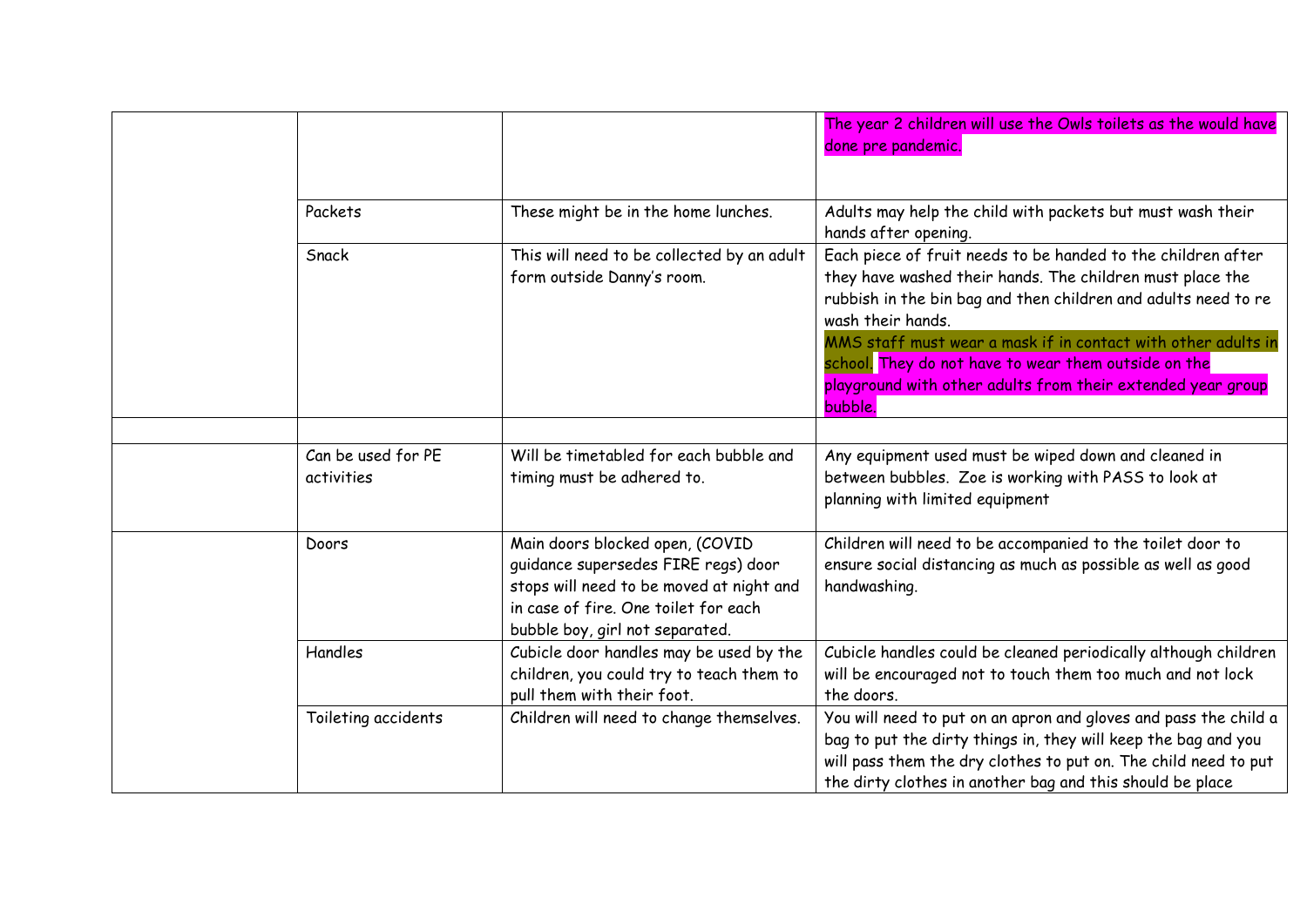|                                                                                                       |                |                                                                                                                                                                                                                                                                                                                                   | outside the classroom door where possible. The child will need<br>to wash their hands. At the end of the day this needs to be<br>carried out by the child. If the accident requires you to help<br>you must access and parents may need to be called.<br>Apron and gloves should be placed in the yellow bin the<br>disabled toilet and you must wash your hands.                                                                                                                                                                                                                                                                                                                                                                                                                          |
|-------------------------------------------------------------------------------------------------------|----------------|-----------------------------------------------------------------------------------------------------------------------------------------------------------------------------------------------------------------------------------------------------------------------------------------------------------------------------------|--------------------------------------------------------------------------------------------------------------------------------------------------------------------------------------------------------------------------------------------------------------------------------------------------------------------------------------------------------------------------------------------------------------------------------------------------------------------------------------------------------------------------------------------------------------------------------------------------------------------------------------------------------------------------------------------------------------------------------------------------------------------------------------------|
| First Aid or <i>illness</i><br>Will need to be<br>undertaken by the<br>adults within their<br>bubbles | COVID Symptoms | The child will complain of being hot or<br>really cold symptoms of a temperature.<br>The child should remain at their desk<br>and an adult from the bubble would put<br>on their PPE (Visor, Mask, Gloves, Apron)<br>They will remove the child from the<br>classroom to the sunshine room, where<br>their parent will be called. | Child's temperature will be taken and parent will be called<br>Child will wear a mask and their parent will collect them from<br>the end of the sunshine room ramp.<br>Parent will be provided with information about to get a test,<br>parent will be told that they must inform school of the<br>outcome so that school can follow guidance quickly for the<br>other children in the class.<br>Other children will be moved from the classroom to outside<br>for the room to be cleaned.<br>Anything used with this child including PPE, Tissues etc. will<br>need to be double bagged, labelled and left behind Danny's<br>room for 72 hours. The time and date should be recorded on<br>the sticker. The dumping space should be accessed via the<br>fire escape door by the EAL area. |
|                                                                                                       | Major Accident | Child would need to be left where they<br>were and reassured at a distance while<br>the designated first aider is brought to<br>the scene as much as possible first aid<br>should be administered by the adults in<br>the class.                                                                                                  | Adult will need to use full PPE<br>Adult will quickly assess the injury and if necessary call 999.<br>First aid will otherwise be administered and parents informed<br>if needed.<br>Parents will be informed of first aid incident Via class DOJO<br>and email sent to the office so that the incident can be<br>recorded centrally.                                                                                                                                                                                                                                                                                                                                                                                                                                                      |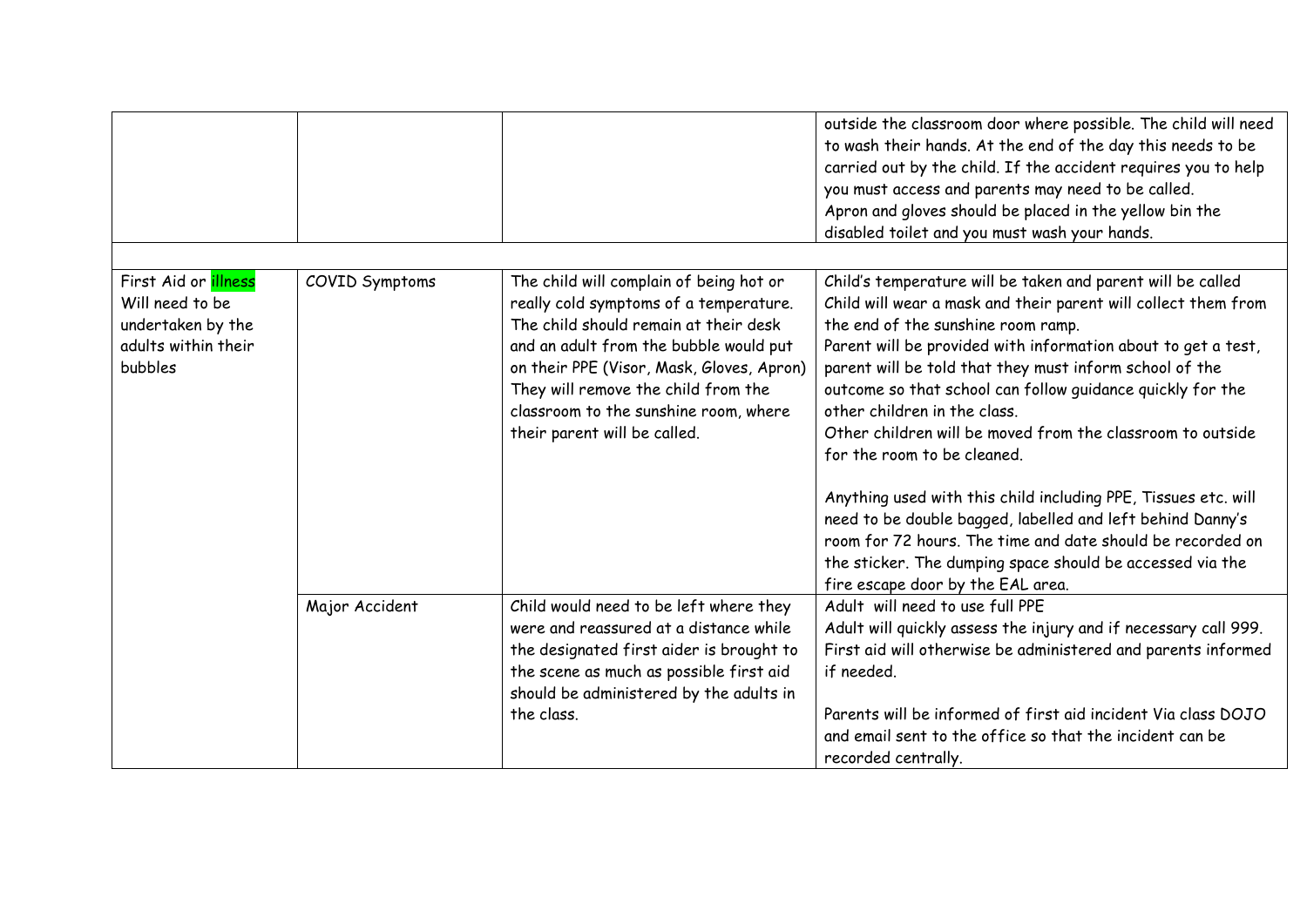|                                 | Minor Accident                                               | First Aider will be administered by the<br>adult in the bubble.                                                                                                                                 | First aider will need visor, gloves and apron<br>Ice pack will be taken and used if needed and wiped clean<br>after use.<br>Parents will be informed of first aid incident Via class DOJO<br>and email sent to the office so that the incident can be<br>recorded centrally.                                                                                                                                                                                                                                                                                                                                                                                                   |
|---------------------------------|--------------------------------------------------------------|-------------------------------------------------------------------------------------------------------------------------------------------------------------------------------------------------|--------------------------------------------------------------------------------------------------------------------------------------------------------------------------------------------------------------------------------------------------------------------------------------------------------------------------------------------------------------------------------------------------------------------------------------------------------------------------------------------------------------------------------------------------------------------------------------------------------------------------------------------------------------------------------|
|                                 | Normal illness                                               | Investigated by class teacher or TA<br>temperature might be taken however<br>even without a temperature children may<br>still be unwell with a normal childhood<br>illness and need to go home. | Tor TA should contact the office using the remote radio and<br>ask parents to be contacted to collect the child. Be clear what<br>the issue is. Ventilate the sunshine room and wait for the<br>parent who will be told to collect from the open door of the<br>sunshine room.<br>Children who are unwell should not be in school, it is not nice<br>for them or others in the class including the adults.                                                                                                                                                                                                                                                                     |
|                                 |                                                              |                                                                                                                                                                                                 | In the case of all First Aid and Illness the child will be taken<br>to the Sunshine room for decisions about care to be made.                                                                                                                                                                                                                                                                                                                                                                                                                                                                                                                                                  |
| <b>MMS</b>                      |                                                              | Any incidents dealt with by an MMS<br>should be recorded in a class book.                                                                                                                       | Book will be checked by the class TA and messages sent to<br>the office or parent where necessary. Book stays in the<br>classroom and adults need to wash their hands when they have<br>been touched.<br>Any first Aid incidents must be recorded on the paper work<br>and handed to the class T/TA at the end of lunchtime so that<br>they can report the incident to home and Mrs Webster to<br>record formally in school.<br>MMS across the year group will be able to do first aid for any<br>child in the year group. They should complete the paper work<br>and hand it to the MMS of the child's class so that it can be<br>handed to the T/TA at the end of lunchtime. |
| New children starting<br>school | Time in Country/Time<br>away from previous<br>school bubble. | Questions will be asked by Liz Webster<br>about the time spent in the country or<br>when the child was last in an educational<br>setting.                                                       | School will not start the child until they have definitely been<br>quarantined away from any other RISK factors such as<br>previous educational setting or country on the quarantine list<br>from the government.                                                                                                                                                                                                                                                                                                                                                                                                                                                              |